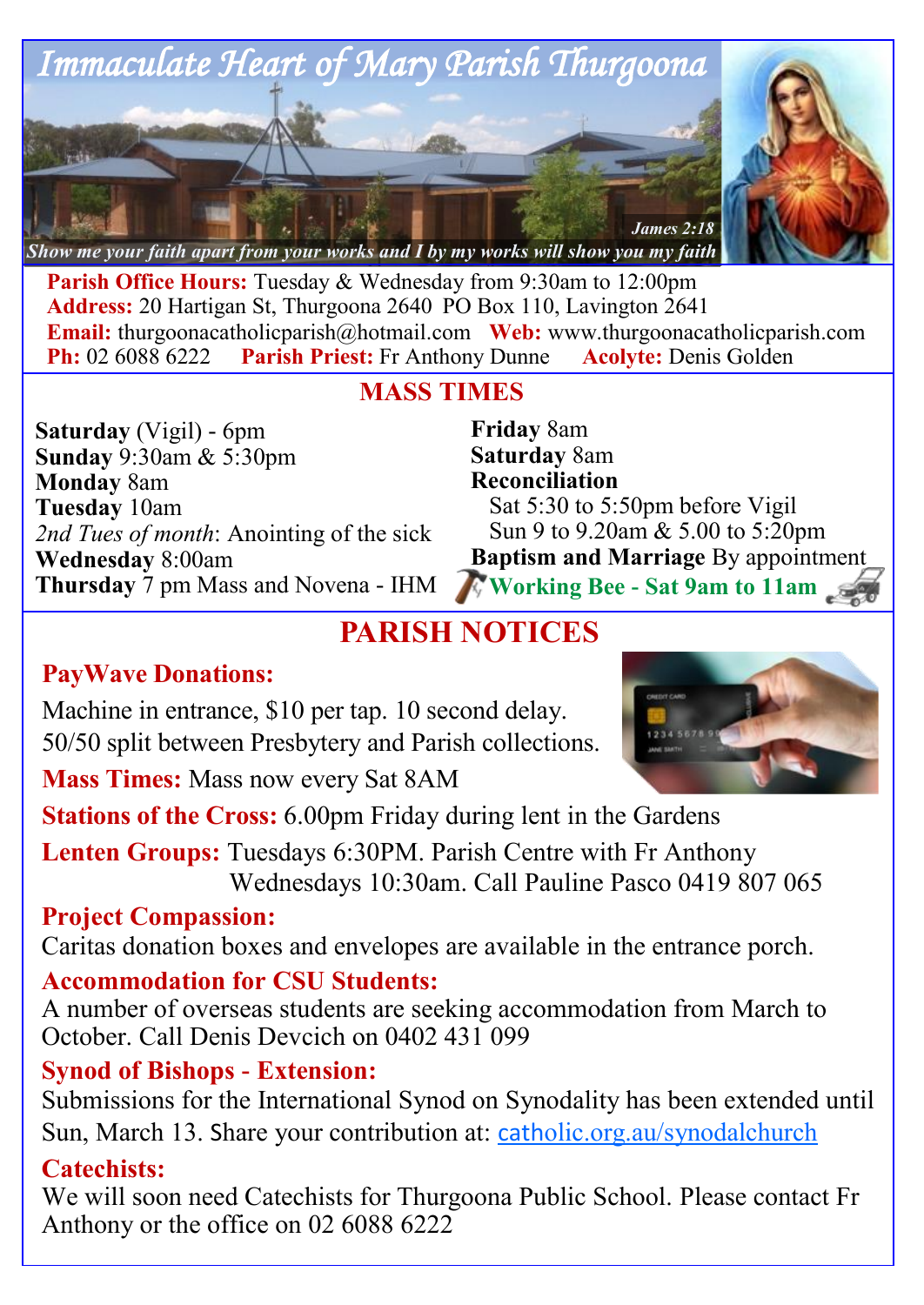#### **2nd SUNDAY OF LENT - YEAR C 1303/2022**

## **First reading Genesis 15:5-12,17-18**

Taking Abram outside, the Lord said, 'Look up to heaven and count the stars if you can.' 'Such will be your descendants,' he told him. Abram put his faith in the Lord, who counted this as making him justified.

'I am the Lord' he said to him 'who brought you out of Ur of the Chaldaeans to make you heir to this land.' 'My Lord,' Abram replied 'how am I to know that I shall inherit it?' He said to him, 'Get me a three-year-old heifer, a three-yearold goat, a three-year-old ram, a turtledove and a young pigeon.' He brought him all these, cut them in half and put half on one side and half facing it on the other; but the birds he did not cut in half. Birds of prey came down on the carcases but Abram drove them off.

Now as the sun was setting Abram fell into a deep sleep, and terror seized him. When the sun had set and darkness had fallen, there appeared a smoking furnace and a firebrand that went between the halves. That day the Lord made a Covenant with Abram in these terms:

'To your descendants I give this land,

from the wadi of Egypt to the Great River.'

*The Lord is my light and my salvation.*

#### **Second reading Philippians 3:20a-4:1**

For us, our homeland is in heaven, and from heaven comes the saviour we are waiting for, the Lord Jesus Christ, and he will transfigure these wretched bodies of ours into copies of his glorious body. He will do that by the same power with which he can subdue the whole universe.

So then, my brothers and dear friends, do not give way but remain faithful in the Lord. I miss you very much, dear friends; you are my joy and my crown.

#### **Gospel Acclamation Matthew 17:5**

Glory and praise to you, Lord Jesus Christ! From the shining cloud the Father's voice is heard: this is my beloved Son, hear him. Glory and praise to you, Lord Jesus Christ!

Jesus took with him Peter and John and James and went up the mountain to pray. As he prayed, the aspect of his face was changed and his clothing became brilliant as lightning. Suddenly there were two men there talking to him; they were Moses and Elijah appearing in glory, and they were speaking of his passing which he was to accomplish in Jerusalem. Peter and his companions were heavy with sleep, but they kept awake and saw his glory and the two men standing with him. As these were leaving him, Peter said to Jesus, 'Master, it is wonderful for us to be here; so let us make three tents, one for you, one for

#### **Gospel Luke 9:28-36**

### **Responsorial Psalm Psalm 26(27):1,7-9,13-14**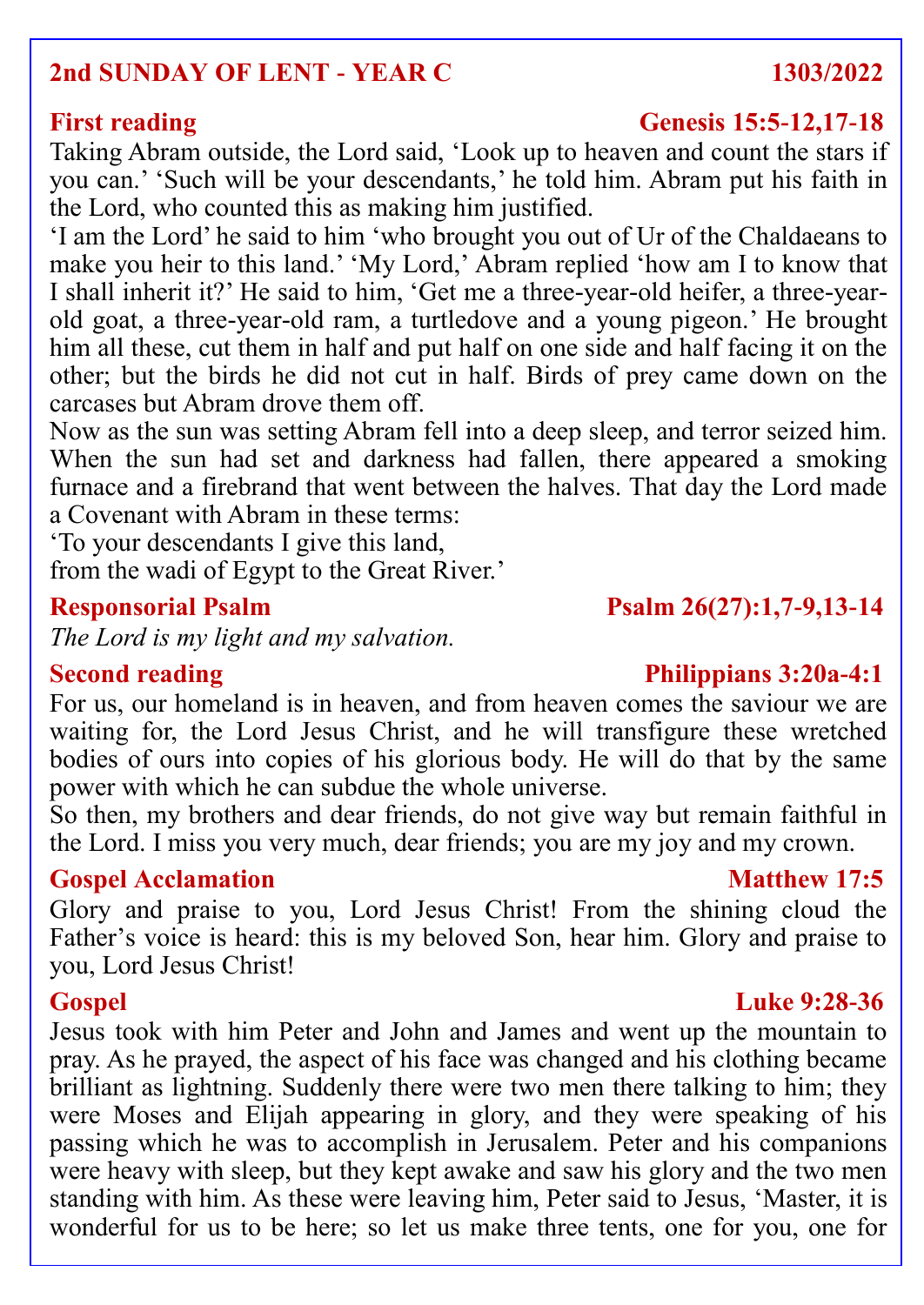Moses and one for Elijah.' – He did not know what he was saying. As he spoke, a cloud came and covered them with shadow; and when they went into the cloud the disciples were afraid. And a voice came from the cloud saying, 'This is my Son, the Chosen One. Listen to him.' And after the voice had spoken, Jesus was found alone. The disciples kept silence and, at that time, told no one what they had seen. *universalis.com*

## **Prayers of the Faithfull:**

**For our sick,** Katerie Byrnes, Alex Krivtchoun, Jackson Davis, Shamus Clancy, Mathew Dix, Carmel Baker & Laurie Evans.

We pray to the Lord. **R.** Lord hear our prayer.

**For our recently departed** and those who's anniversaries occur at this time including Bob Mannering, Nicole Abikhair and Joyce Doolan.

We pray to the Lord. **R.** Lord hear our prayer.

## **Communion Antiphon Mt 17: 5**

This is my beloved Son, with whom I am well pleased; listen to him.

*universalis.com*

|                                                                       |  |                                                                                |  | <b>Financial Report</b> Cheques payable to IHM Parish Account |                            |  |
|-----------------------------------------------------------------------|--|--------------------------------------------------------------------------------|--|---------------------------------------------------------------|----------------------------|--|
| Direct Debit: BSB640000: Acc. No.111270902 Include name on transfers. |  |                                                                                |  |                                                               |                            |  |
|                                                                       |  | <b>1st Coll \$483.40 2nd Coll \$256.75</b>                                     |  | <b>Env</b> \$70.00                                            | <b>Dir Debit \$755.00</b>  |  |
|                                                                       |  | <b>Readers:</b> Sat: 6.00pm Denis Golden<br>Next week: Sat: 6.00pm Peter Tobin |  | Sun: 9.30am Simon Horsfall                                    | Sun: 9.30am Steve McCrohan |  |
|                                                                       |  | <b>Cleaning Roster:</b> Sat 19th Mar Denis                                     |  |                                                               |                            |  |

## **COVID 19 DIOCESAN PROTOCOLS** *25/02/2022*

- Masks are encouraged for indoor settings.
- Those who prefer to receive Holy Communion on the tongue are asked to approach communion after those who have received on the hand.

# **THE GLORY IN SIGHT: SCOTT HAHN**

In today's Gospel, we go up to the mountain with Peter, John, and James. There we see Jesus "transfigured," speaking with Moses and Elijah about His "exodus."

The Greek word "exodus" means "departure." But the word is chosen deliberately here to stir our remembrance of the Israelites' flight from Egypt. By His death and resurrection, Jesus will lead a new Exodus - liberating not only Israel but every race and people, not from bondage to

Pharaoh, but from slavery to sin and death. He will lead all mankind, not to the territory promised to Abraham in today's First Reading, but to the heavenly commonwealth that Paul describes in today's Epistle. Moses, the giver of God's law, and the great prophet Elijah, were the only Old Testament figures to hear the